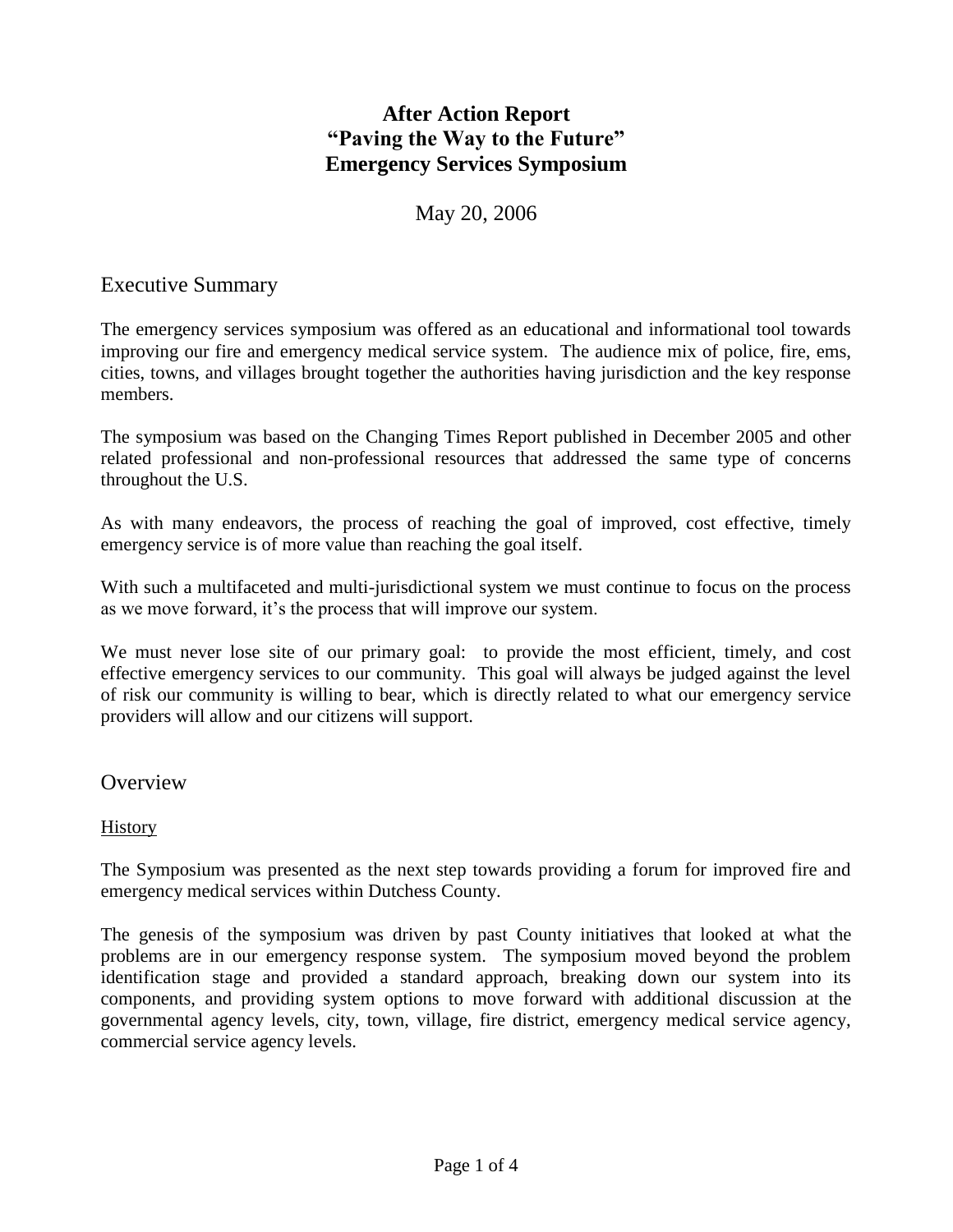Using the results of the "Changing Times Committee Report" as a starting point and platform, a strategic planning committee was formed by invitation to research, outline, and present realistic options toward improved service.

Each committee member was chosen based on their knowledge, service specialties, time in-service, and proven pro-active approach to the improvement of the fire and pre-hospital emergency services. All of the committee members started as volunteers and currently remain active in the system in various capacities.

The Committee agreed there was an urgent need to move forward with providing the groundwork for pro-active positive change using a county view perspective, although from the onset there were concerns that the effort and time given to this process not be left in committee and presented to the stakeholders at the county, city, town, village, agency, and provider levels. For failure to bring this information to light would then be an act in futility for the committee.

It was agreed that the time has come, and probably past, to take the next step in a process to improve fire and ems services within Dutchess County.

#### Goal

To provide the best possible emergency services to our customer in a timely and cost effective manner taking into account service standards, available resources, funding, geography, and a level of risk that the customer and service is willing to bare.

#### Purpose

The purpose of the symposium was to take the information gathered from the Changing Times Report and information relevant from other sources and form a county level strategic plan focusing on the improvement of fire and emergency medical services.

#### **Objectives**

The following objectives were presented at the symposium:

- $\triangleright$  A snapshot of our current fire and ems system
- $\triangleright$  Pros and cons of our current system
- $\triangleright$  A standard approach toward improvement
- $\triangleright$  Options for positive change
- $\triangleright$  Public education and feedback
- $\triangleright$  Public Expectations, Our Duty, Standards

#### Participant Comment

Post symposium questionnaire responses resulted in the following comment:

- 1. The symposium was rated above average by the majority of the participants with the proactive view of new concepts and ideas.
- 2. The participation by public officials was poor.
- 3. The participation by emergency services providers in certain geographic areas of the county was also poor.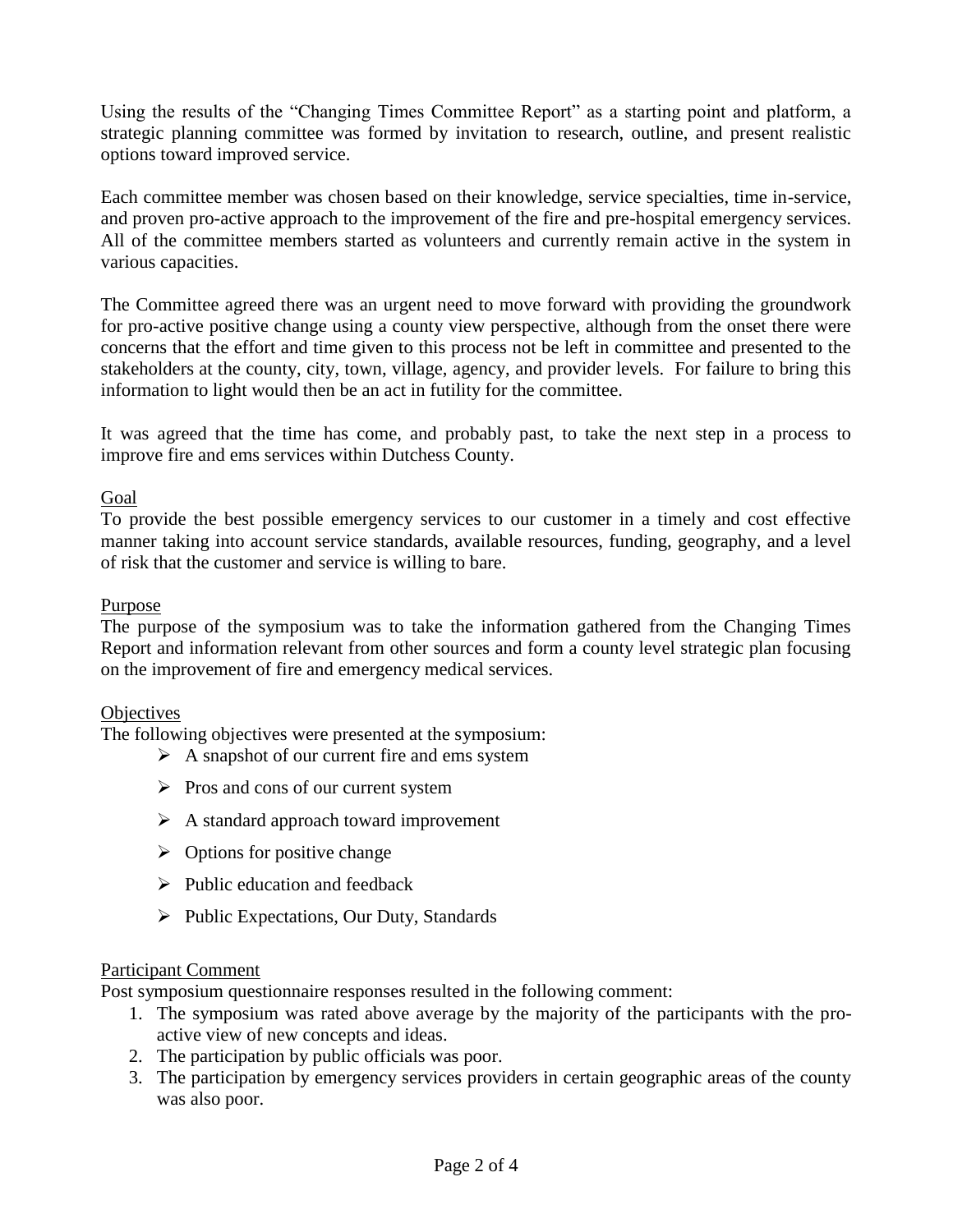- 4. Customer taxpayer education, our most important stakeholder, is an important and needed next step toward improving service.
- 5. The County should continue to foster, coordinate, and facilitate these discussions with those agencies having the authority, keeping the forward momentum.
- 6. Future meetings should present more detail of the problem so work on possible solutions can be less ambiguous and more specific, matter of fact.

Upon closing, the symposium presentation team recommended the following next steps:

- 1. Each agency, emergency service and public office, should review the material presented and start collaborative dialog with other neighboring municipalities toward a regional emergency systems response. The goal is to provide for the best use of valuable resources while removing duplication and over abundance of apparatus and lack of manpower in many areas of the county.
- 2. As a team the County is willing to coordinate, facilitate, and assist in community meetings in an educational, informational, and fact sharing environment with the authorities have jurisdiction and the stakeholders.
- 3. A resource list of the strategic planning committee and the participants was provided at the symposium for each agency to continue this process of team building, collaboration, and strategic planning.

Being fully aware that we live in a home rule state and the authority having jurisdiction (AHJ) has the authority, if we are to move forward as a united emergency services that provides the best possible service factoring in geography, population, tax base, current assets, call volume, and each community's willingness to except a degree of risk, it is critical that a strategic focus at the county level be conducted and presented to all stakeholders, including the public.

This process needs to start from the top down so when the educational piece of this process is presented to the public, those agencies and members directly involved in providing the service, are aware of their position, their options available, and are not blind sided.

## Conclusion

The symposium was a success in the following light; we brought together seventy-two people from different agencies, different perspectives, and different positions of authority, for a four-hour period, to honestly discuss our fire and emergency medical service system.

The symposium will have wasted the time of the strategic planning committee and the participants if the content and momentum from the symposium, as with the Changing Times Committee Report, and many other past initiatives are not acted on in a proactive, collaborative, and coordinated manner.

We must continually ask ourselves;

"What does the public expect from emergency service providers?"

"Improved emergency service through teamwork and collaboration."